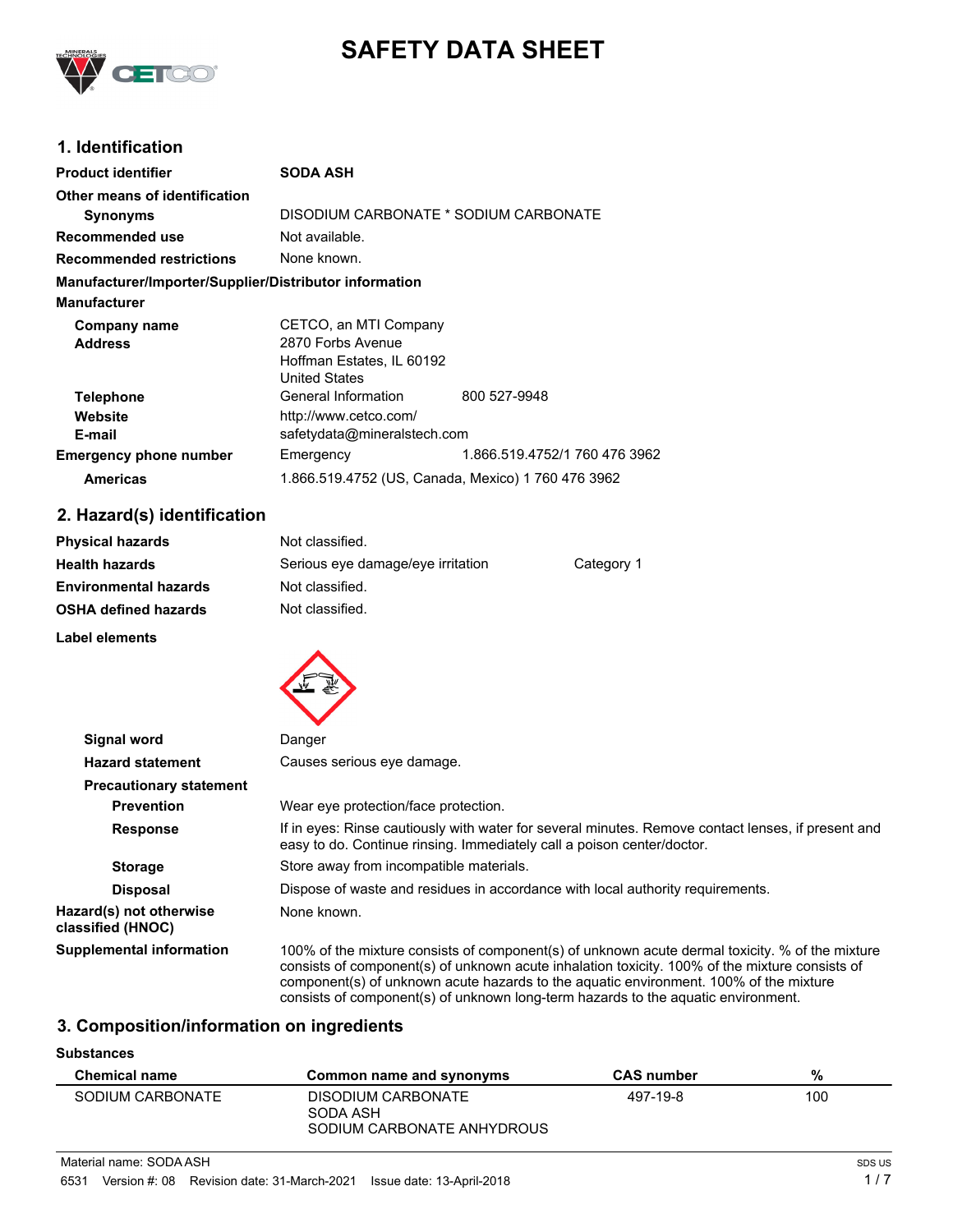\*Designates that a specific chemical identity and/or percentage of composition has been withheld as a trade secret.

#### **4. First-aid measures**

| <b>Inhalation</b>                                                            | Move to fresh air. Call a physician if symptoms develop or persist.                                                                                                                                                         |
|------------------------------------------------------------------------------|-----------------------------------------------------------------------------------------------------------------------------------------------------------------------------------------------------------------------------|
| <b>Skin contact</b>                                                          | Wash off with soap and water. Get medical attention if irritation develops and persists.                                                                                                                                    |
| Eye contact                                                                  | Do not rub eyes. Immediately flush eyes with plenty of water for at least 15 minutes. Remove<br>contact lenses, if present and easy to do. Continue rinsing. Get medical attention immediately.                             |
| Ingestion                                                                    | Rinse mouth. Get medical attention if symptoms occur.                                                                                                                                                                       |
| <b>Most important</b><br>symptoms/effects, acute and<br>delayed              | Severe eye irritation. Symptoms may include stinging, tearing, redness, swelling, and blurred<br>vision. Permanent eye damage including blindness could result. Dusts may irritate the respiratory<br>tract, skin and eyes. |
| Indication of immediate<br>medical attention and special<br>treatment needed | Provide general supportive measures and treat symptomatically. Keep victim under observation.<br>Symptoms may be delayed.                                                                                                   |
| <b>General information</b>                                                   | Ensure that medical personnel are aware of the material(s) involved, and take precautions to<br>protect themselves.                                                                                                         |

### **5. Fire-fighting measures**

| Suitable extinguishing media                                     | Water fog. Foam. Dry chemical powder. Carbon dioxide (CO2).                                   |
|------------------------------------------------------------------|-----------------------------------------------------------------------------------------------|
| Unsuitable extinguishing<br>media                                | Do not use water jet as an extinguisher, as this will spread the fire.                        |
| Specific hazards arising from<br>the chemical                    | During fire, gases hazardous to health may be formed.                                         |
| Special protective equipment<br>and precautions for firefighters | Self-contained breathing apparatus and full protective clothing must be worn in case of fire. |
| <b>Fire fighting</b><br>equipment/instructions                   | Use water spray to cool unopened containers.                                                  |
| <b>Specific methods</b>                                          | Use standard firefighting procedures and consider the hazards of other involved materials.    |
| <b>General fire hazards</b>                                      | No unusual fire or explosion hazards noted.                                                   |

### **6. Accidental release measures**

| Personal precautions,<br>protective equipment and<br>emergency procedures | Keep unnecessary personnel away. Keep people away from and upwind of spill/leak. Wear<br>appropriate protective equipment and clothing during clean-up. Use a NIOSH/MSHA approved<br>respirator if there is a risk of exposure to dust/fume at levels exceeding the exposure limits. Do not<br>touch damaged containers or spilled material unless wearing appropriate protective clothing.<br>Ensure adequate ventilation. Local authorities should be advised if significant spillages cannot be<br>contained. For personal protection, see section 8 of the SDS. |
|---------------------------------------------------------------------------|---------------------------------------------------------------------------------------------------------------------------------------------------------------------------------------------------------------------------------------------------------------------------------------------------------------------------------------------------------------------------------------------------------------------------------------------------------------------------------------------------------------------------------------------------------------------|
| <b>Methods and materials for</b><br>containment and cleaning up           | Avoid the generation of dusts during clean-up. Collect dust using a vacuum cleaner equipped with<br>HEPA filter. Stop the flow of material, if this is without risk.                                                                                                                                                                                                                                                                                                                                                                                                |
|                                                                           | Large Spills: Wet down with water and dike for later disposal. Absorb in vermiculite, dry sand or<br>earth and place into containers. Shovel the material into waste container. Following product<br>recovery, flush area with water.                                                                                                                                                                                                                                                                                                                               |
|                                                                           | Small Spills: Sweep up or vacuum up spillage and collect in suitable container for disposal. Wipe<br>up with absorbent material (e.g. cloth, fleece). Clean surface thoroughly to remove residual<br>contamination.                                                                                                                                                                                                                                                                                                                                                 |
| <b>Environmental precautions</b>                                          | Never return spills to original containers for re-use. For waste disposal, see section 13 of the SDS.<br>Avoid discharge into drains, water courses or onto the ground.                                                                                                                                                                                                                                                                                                                                                                                             |
| 7. Handling and storage                                                   |                                                                                                                                                                                                                                                                                                                                                                                                                                                                                                                                                                     |
| <b>Precautions for safe handling</b>                                      | Minimize dust generation and accumulation. Provide appropriate exhaust ventilation at places<br>where dust is formed. Do not get this material in contact with eyes. Wear appropriate personal<br>protective equipment. Observe good industrial hygiene practices.                                                                                                                                                                                                                                                                                                  |
| Conditions for safe storage,<br>including any incompatibilities           | Store in original tightly closed container. Store in a well-ventilated place. Store away from<br>incompatible materials (see Section 10 of the SDS).                                                                                                                                                                                                                                                                                                                                                                                                                |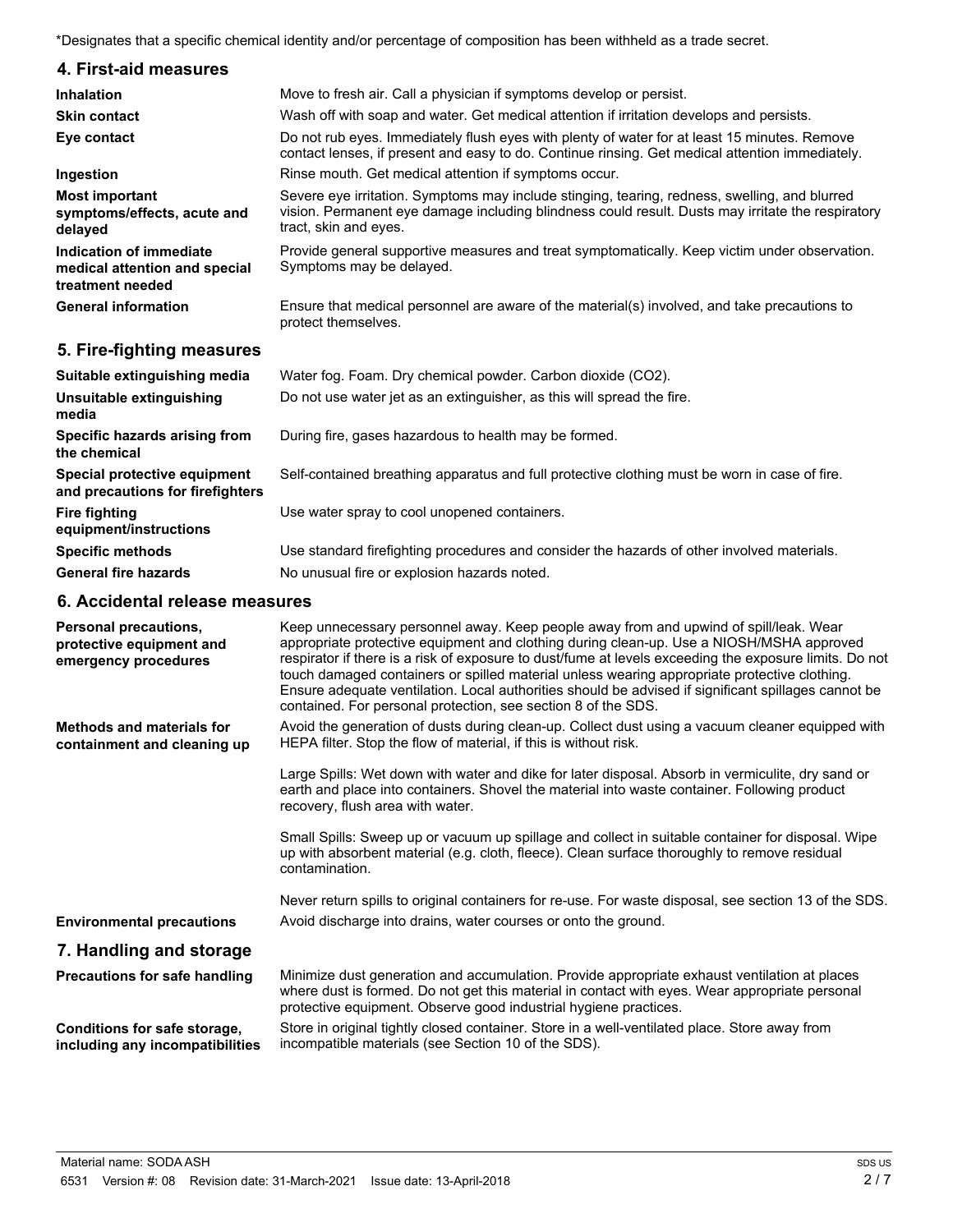# **8. Exposure controls/personal protection**

#### **Occupational exposure limits**

#### **US. OSHA Table Z-3 (29 CFR 1910.1000)**

| US. OSHA Table Z-3 (29 CFR 1910.1000)<br><b>Additional components</b> | Type                                                                                                                                                                                                                                                                                                                                                                                                                                                                                                                                                                                                                       | Value             | Form                 |
|-----------------------------------------------------------------------|----------------------------------------------------------------------------------------------------------------------------------------------------------------------------------------------------------------------------------------------------------------------------------------------------------------------------------------------------------------------------------------------------------------------------------------------------------------------------------------------------------------------------------------------------------------------------------------------------------------------------|-------------------|----------------------|
| <b>INERT OR NUISANCE</b><br>DUSTS (CAS SEQ250)                        | <b>TWA</b>                                                                                                                                                                                                                                                                                                                                                                                                                                                                                                                                                                                                                 | $5$ mg/m $3$      | Respirable fraction. |
|                                                                       |                                                                                                                                                                                                                                                                                                                                                                                                                                                                                                                                                                                                                            | $15 \text{ mg/m}$ | Total dust.          |
|                                                                       |                                                                                                                                                                                                                                                                                                                                                                                                                                                                                                                                                                                                                            | 50 mppcf          | Total dust.          |
|                                                                       |                                                                                                                                                                                                                                                                                                                                                                                                                                                                                                                                                                                                                            | 15 mppcf          | Respirable fraction. |
| <b>Biological limit values</b>                                        | No biological exposure limits noted for the ingredient(s).                                                                                                                                                                                                                                                                                                                                                                                                                                                                                                                                                                 |                   |                      |
| Appropriate engineering<br>controls                                   | Good general ventilation (typically 10 air changes per hour) should be used. Ventilation rates<br>should be matched to conditions. If applicable, use process enclosures, local exhaust ventilation,<br>or other engineering controls to maintain airborne levels below recommended exposure limits. If<br>exposure limits have not been established, maintain airborne levels to an acceptable level. If<br>material is ground, cut, or used in any operation which may generate dusts, use appropriate local<br>exhaust ventilation to keep exposures below the recommended exposure limits. Provide eyewash<br>station. |                   |                      |
|                                                                       | Individual protection measures, such as personal protective equipment                                                                                                                                                                                                                                                                                                                                                                                                                                                                                                                                                      |                   |                      |
| <b>Eye/face protection</b>                                            | Wear safety glasses with side shields (or goggles) and a face shield.                                                                                                                                                                                                                                                                                                                                                                                                                                                                                                                                                      |                   |                      |
| <b>Skin protection</b>                                                |                                                                                                                                                                                                                                                                                                                                                                                                                                                                                                                                                                                                                            |                   |                      |
| <b>Hand protection</b>                                                | Wear appropriate chemical resistant gloves.                                                                                                                                                                                                                                                                                                                                                                                                                                                                                                                                                                                |                   |                      |
| <b>Other</b>                                                          | Wear suitable protective clothing.                                                                                                                                                                                                                                                                                                                                                                                                                                                                                                                                                                                         |                   |                      |
| <b>Respiratory protection</b>                                         | Use a NIOSH/MSHA approved respirator if there is a risk of exposure to dust/fume at levels<br>exceeding the exposure limits.                                                                                                                                                                                                                                                                                                                                                                                                                                                                                               |                   |                      |
| <b>Thermal hazards</b>                                                | Wear appropriate thermal protective clothing, when necessary.                                                                                                                                                                                                                                                                                                                                                                                                                                                                                                                                                              |                   |                      |
| General hygiene<br>considerations                                     | Always observe good personal hygiene measures, such as washing after handling the material<br>and before eating, drinking, and/or smoking. Routinely wash work clothing and protective<br>equipment to remove contaminants.                                                                                                                                                                                                                                                                                                                                                                                                |                   |                      |

# **9. Physical and chemical properties**

| Appearance                                   |                                   |
|----------------------------------------------|-----------------------------------|
| <b>Physical state</b>                        | Solid.                            |
| Form                                         | Powder.                           |
| Color                                        | Colorless, white                  |
| Odor                                         | Odorless.                         |
| <b>Odor threshold</b>                        | Not available.                    |
| рH                                           | 11.3 - 11.5 (1% aqueous solution) |
| Melting point/freezing point                 | 1563.8 °F (851 °C)                |
| Initial boiling point and boiling            | 2912 °F (1600 °C)                 |
| range                                        | Not available.                    |
| <b>Flash point</b>                           |                                   |
| <b>Evaporation rate</b>                      | Not available.                    |
| Flammability (solid, gas)                    | Not available.                    |
| Upper/lower flammability or explosive limits |                                   |
| <b>Flammability limit - lower</b><br>$(\%)$  | Not available.                    |
| <b>Flammability limit - upper</b><br>$(\%)$  | Not available.                    |
| Explosive limit - lower (%)                  | Not available.                    |
| Explosive limit - upper (%)                  | Not available.                    |
| Vapor pressure                               | < 0.0000001 kPa (77 °F (25 °C))   |
| <b>Vapor density</b>                         | Not available.                    |
| <b>Relative density</b>                      | Not available.                    |
|                                              |                                   |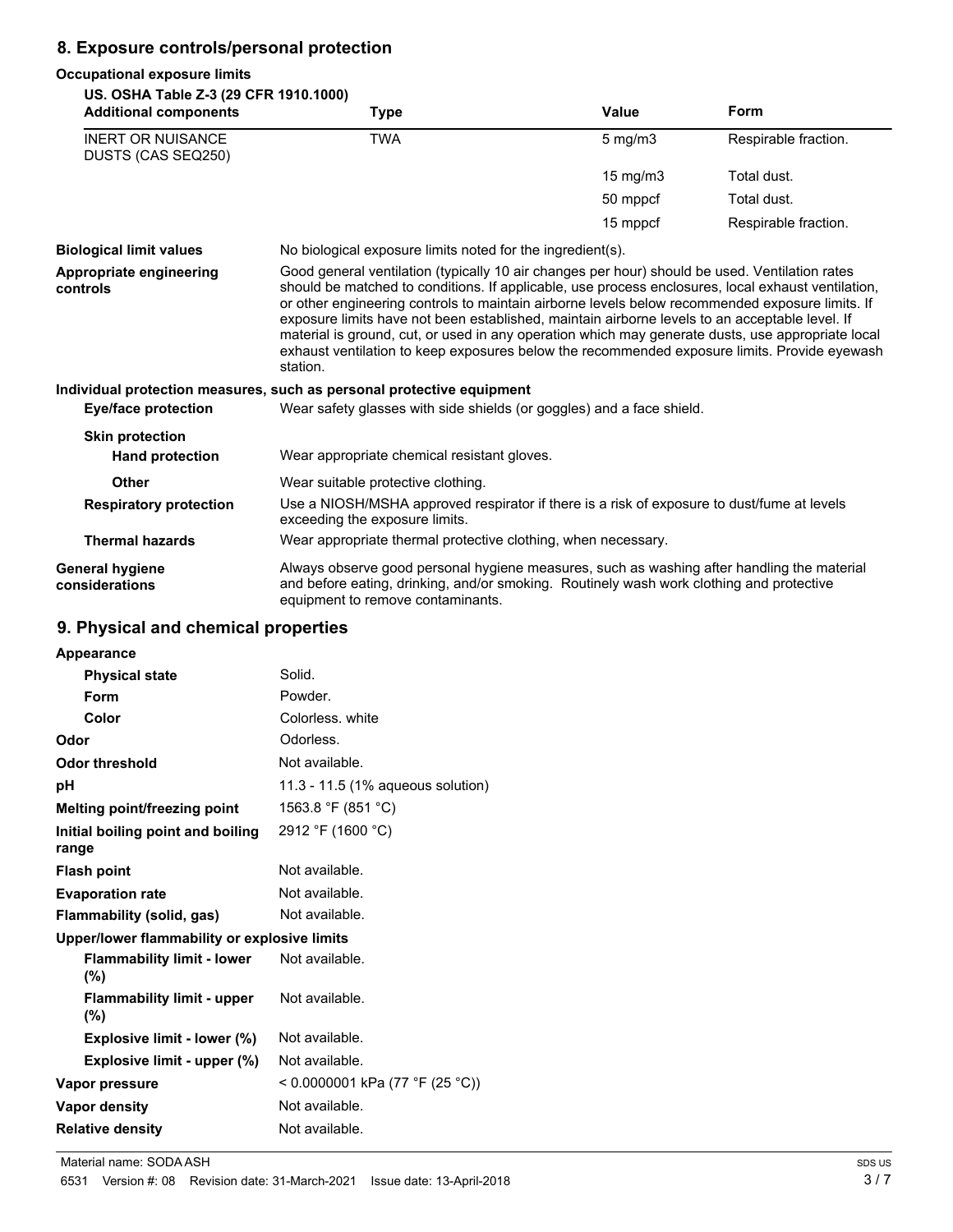| Solubility(ies)                                   |                      |
|---------------------------------------------------|----------------------|
| Solubility (water)                                | Not available.       |
| <b>Partition coefficient</b><br>(n-octanol/water) | Not available.       |
| <b>Auto-ignition temperature</b>                  | Not available.       |
| <b>Decomposition temperature</b>                  | 752 °F (400 °C)      |
| Viscosity                                         | Not available.       |
| <b>Other information</b>                          |                      |
| <b>Bulk density</b>                               | > 1 g/cm3 @ 20 °C    |
| Density                                           | 2.53 g/cm3 estimated |
| <b>Explosive properties</b>                       | Not explosive.       |
| Molecular formula                                 | $C-Na2-03$           |
| Molecular weight                                  | 105.99               |
| <b>Oxidizing properties</b>                       | Not oxidizing.       |
| <b>Specific gravity</b>                           | 2.4 - 2.53 @ 20 C    |
| VOC                                               | CARB                 |
|                                                   |                      |

# **10. Stability and reactivity**

| <b>Reactivity</b>                            | The product is stable and non-reactive under normal conditions of use, storage and transport. |
|----------------------------------------------|-----------------------------------------------------------------------------------------------|
| <b>Chemical stability</b>                    | Material is stable under normal conditions.                                                   |
| <b>Possibility of hazardous</b><br>reactions | No dangerous reaction known under conditions of normal use.                                   |
| <b>Conditions to avoid</b>                   | Contact with incompatible materials.                                                          |
| Incompatible materials                       | Strong oxidizing agents.                                                                      |
| <b>Hazardous decomposition</b><br>products   | No hazardous decomposition products are known.                                                |

# **11. Toxicological information**

#### **Information on likely routes of exposure**

| <b>Inhalation</b>                                                                  | Dust may irritate respiratory system.                                                                                                                                                                                       |
|------------------------------------------------------------------------------------|-----------------------------------------------------------------------------------------------------------------------------------------------------------------------------------------------------------------------------|
| <b>Skin contact</b>                                                                | Dust or powder may irritate the skin.                                                                                                                                                                                       |
| Eye contact                                                                        | Causes serious eye damage.                                                                                                                                                                                                  |
| Ingestion                                                                          | Expected to be a low ingestion hazard.                                                                                                                                                                                      |
| Symptoms related to the<br>physical, chemical and<br>toxicological characteristics | Severe eye irritation. Symptoms may include stinging, tearing, redness, swelling, and blurred<br>vision. Permanent eye damage including blindness could result. Dusts may irritate the respiratory<br>tract, skin and eyes. |

#### **Information on toxicological effects**

| <b>Acute toxicity</b>                       | Not known.                                                |                     |  |
|---------------------------------------------|-----------------------------------------------------------|---------------------|--|
| <b>Components</b>                           | <b>Species</b>                                            | <b>Test Results</b> |  |
| SODIUM CARBONATE (CAS 497-19-8)             |                                                           |                     |  |
| <b>Acute</b>                                |                                                           |                     |  |
| <b>Inhalation</b>                           |                                                           |                     |  |
| <b>LC50</b>                                 | Rat                                                       | 2.3 mg/l, 2 Hours   |  |
| Oral                                        |                                                           |                     |  |
| LD50                                        | Rat                                                       | 4090 mg/kg          |  |
| <b>Skin corrosion/irritation</b>            | Prolonged skin contact may cause temporary irritation.    |                     |  |
| Serious eye damage/eye<br><i>irritation</i> | Causes serious eye damage.                                |                     |  |
| Respiratory or skin sensitization           |                                                           |                     |  |
| <b>Respiratory sensitization</b>            | Not a respiratory sensitizer.                             |                     |  |
| <b>Skin sensitization</b>                   | This product is not expected to cause skin sensitization. |                     |  |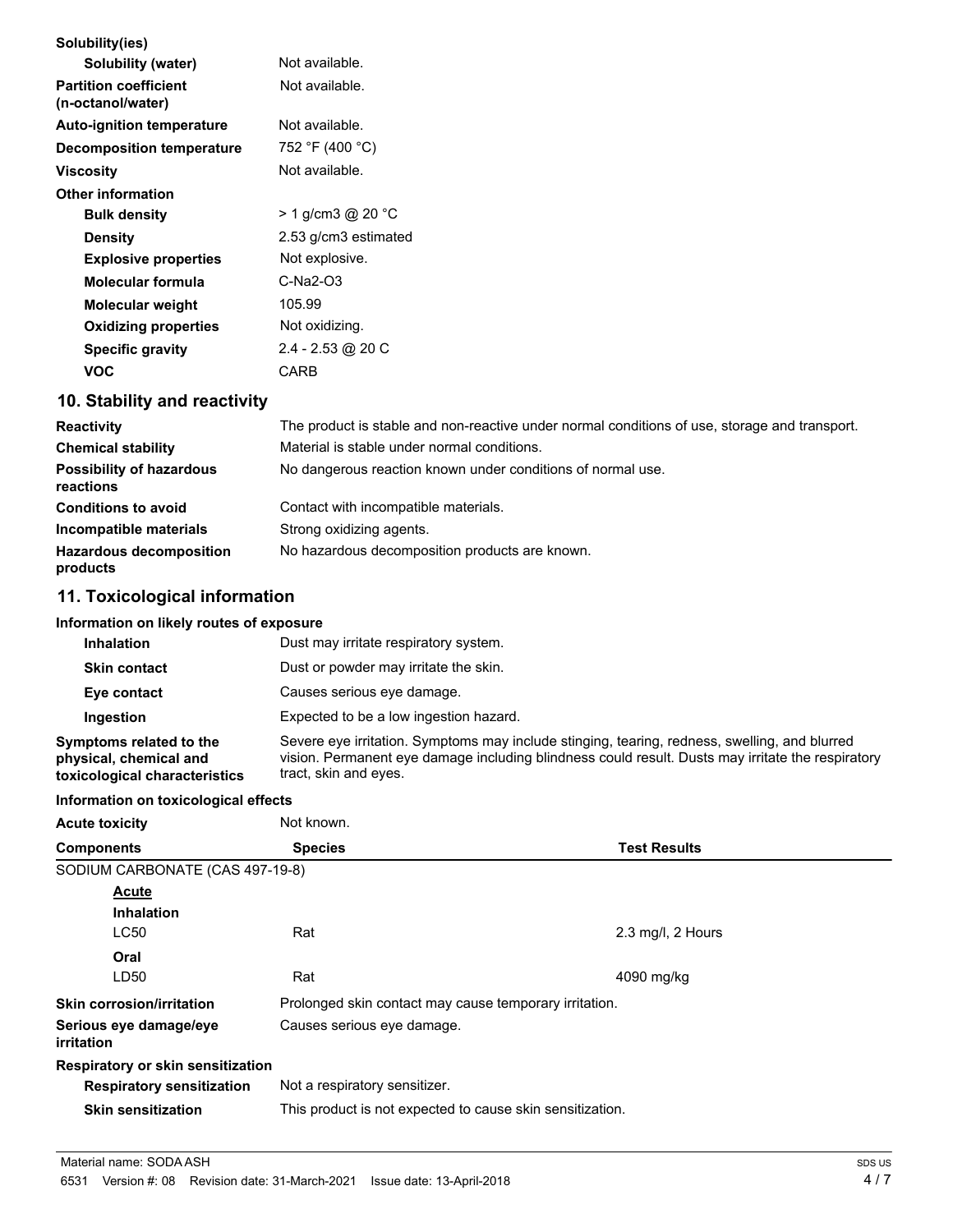| Germ cell mutagenicity                                                                       |                                                                                                                                                                                                                        | No data available to indicate product or any components present at greater than 0.1% are<br>mutagenic or genotoxic. |                              |  |
|----------------------------------------------------------------------------------------------|------------------------------------------------------------------------------------------------------------------------------------------------------------------------------------------------------------------------|---------------------------------------------------------------------------------------------------------------------|------------------------------|--|
| Carcinogenicity                                                                              |                                                                                                                                                                                                                        | Not classifiable as to carcinogenicity to humans.                                                                   |                              |  |
| IARC Monographs. Overall Evaluation of Carcinogenicity                                       |                                                                                                                                                                                                                        |                                                                                                                     |                              |  |
| Not listed.<br>OSHA Specifically Regulated Substances (29 CFR 1910.1001-1053)<br>Not listed. |                                                                                                                                                                                                                        |                                                                                                                     |                              |  |
| US. National Toxicology Program (NTP) Report on Carcinogens                                  |                                                                                                                                                                                                                        |                                                                                                                     |                              |  |
| Not listed.                                                                                  |                                                                                                                                                                                                                        |                                                                                                                     |                              |  |
| <b>Reproductive toxicity</b>                                                                 |                                                                                                                                                                                                                        | This product is not expected to cause reproductive or developmental effects.                                        |                              |  |
| Specific target organ toxicity -<br>single exposure                                          |                                                                                                                                                                                                                        | Not classified.                                                                                                     |                              |  |
| Specific target organ toxicity -<br>repeated exposure                                        | Not classified.                                                                                                                                                                                                        |                                                                                                                     |                              |  |
| <b>Aspiration hazard</b>                                                                     |                                                                                                                                                                                                                        | Not an aspiration hazard.                                                                                           |                              |  |
| 12. Ecological information                                                                   |                                                                                                                                                                                                                        |                                                                                                                     |                              |  |
| <b>Ecotoxicity</b>                                                                           | The product is not classified as environmentally hazardous. However, this does not exclude the<br>possibility that large or frequent spills can have a harmful or damaging effect on the environment.                  |                                                                                                                     |                              |  |
| <b>Product</b>                                                                               |                                                                                                                                                                                                                        | <b>Species</b>                                                                                                      | <b>Test Results</b>          |  |
| SODA ASH                                                                                     |                                                                                                                                                                                                                        |                                                                                                                     |                              |  |
| <b>Aquatic</b>                                                                               |                                                                                                                                                                                                                        |                                                                                                                     |                              |  |
| Acute                                                                                        |                                                                                                                                                                                                                        |                                                                                                                     |                              |  |
| Crustacea                                                                                    | EC50                                                                                                                                                                                                                   | Water flea (Ceriodaphnia dubia)                                                                                     | 156.6 - 298.9 mg/l, 48 hours |  |
| Fish                                                                                         | <b>LC50</b>                                                                                                                                                                                                            | Bluegill (Lepomis macrochirus)                                                                                      | 300 mg/l, 96 hours           |  |
| Chronic                                                                                      |                                                                                                                                                                                                                        |                                                                                                                     |                              |  |
| Crustacea                                                                                    | <b>LC50</b>                                                                                                                                                                                                            | Opossum shrimp (Americamysis bahia)                                                                                 | 1000000 ppm, 96 h            |  |
| <b>Components</b>                                                                            |                                                                                                                                                                                                                        | <b>Species</b>                                                                                                      | <b>Test Results</b>          |  |
| SODIUM CARBONATE (CAS 497-19-8)                                                              |                                                                                                                                                                                                                        |                                                                                                                     |                              |  |
| <b>Aquatic</b><br>Acute                                                                      |                                                                                                                                                                                                                        |                                                                                                                     |                              |  |
| <b>Fish</b>                                                                                  | <b>LC50</b>                                                                                                                                                                                                            | Bluegill (Lepomis macrochirus)                                                                                      | 300 mg/l, 96 hours           |  |
|                                                                                              |                                                                                                                                                                                                                        |                                                                                                                     |                              |  |
| Persistence and degradability<br><b>Bioaccumulative potential</b>                            | No data available.                                                                                                                                                                                                     | No data is available on the degradability of this substance.                                                        |                              |  |
| <b>Mobility in soil</b>                                                                      | No data available.                                                                                                                                                                                                     |                                                                                                                     |                              |  |
| Other adverse effects                                                                        | No other adverse environmental effects (e.g. ozone depletion, photochemical ozone creation<br>potential, endocrine disruption, global warming potential) are expected from this component.                             |                                                                                                                     |                              |  |
| 13. Disposal considerations                                                                  |                                                                                                                                                                                                                        |                                                                                                                     |                              |  |
| <b>Disposal instructions</b>                                                                 |                                                                                                                                                                                                                        | Dispose of contents/container in accordance with local/regional/national/international regulations.                 |                              |  |
| Local disposal regulations                                                                   |                                                                                                                                                                                                                        | Dispose in accordance with all applicable regulations.                                                              |                              |  |
| <b>Hazardous waste code</b>                                                                  | The waste code should be assigned in discussion between the user, the producer and the waste                                                                                                                           |                                                                                                                     |                              |  |
|                                                                                              |                                                                                                                                                                                                                        | disposal company.                                                                                                   |                              |  |
| Waste from residues / unused<br>products                                                     | Dispose of in accordance with local regulations. Empty containers or liners may retain some<br>product residues. This material and its container must be disposed of in a safe manner (see:<br>Disposal instructions). |                                                                                                                     |                              |  |
| <b>Contaminated packaging</b>                                                                | Since emptied containers may retain product residue, follow label warnings even after container is<br>emptied. Empty containers should be taken to an approved waste handling site for recycling or<br>disposal.       |                                                                                                                     |                              |  |
| 14. Transport information                                                                    |                                                                                                                                                                                                                        |                                                                                                                     |                              |  |
| DOT                                                                                          |                                                                                                                                                                                                                        |                                                                                                                     |                              |  |

Not regulated as dangerous goods.

#### **IATA**

Not regulated as dangerous goods.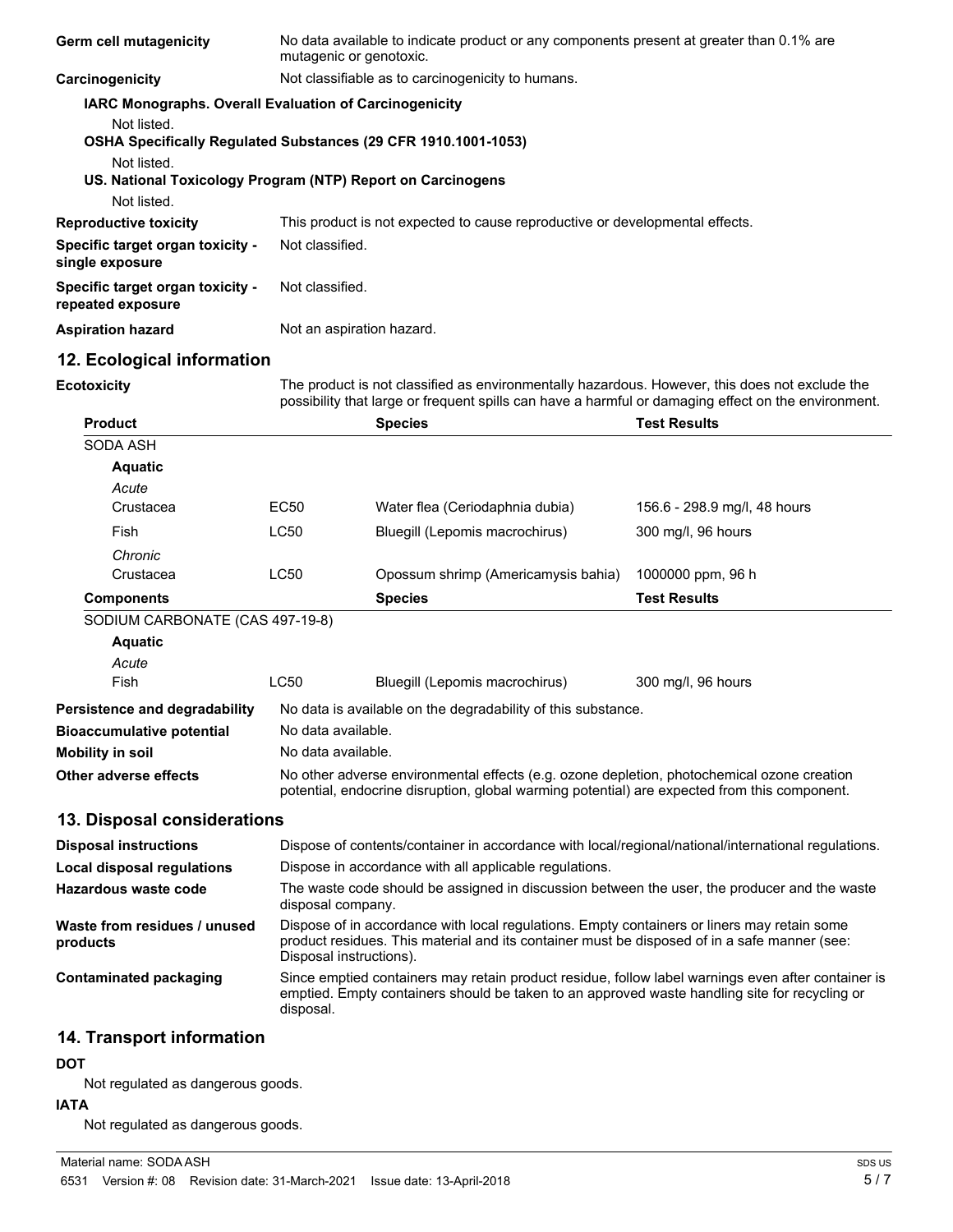#### **IMDG**

Not regulated as dangerous goods.

| Transport in bulk according to<br>Annex II of MARPOL 73/78 and<br>the IBC Code | Not applicable.                                                                                                                                                                                       |                        |
|--------------------------------------------------------------------------------|-------------------------------------------------------------------------------------------------------------------------------------------------------------------------------------------------------|------------------------|
| 15. Regulatory information                                                     |                                                                                                                                                                                                       |                        |
| <b>US federal regulations</b>                                                  | This product is a "Hazardous Chemical" as defined by the OSHA Hazard Communication<br>Standard, 29 CFR 1910.1200.                                                                                     |                        |
| <b>Toxic Substances Control Act (TSCA)</b>                                     |                                                                                                                                                                                                       |                        |
| Not regulated.                                                                 | TSCA Section 12(b) Export Notification (40 CFR 707, Subpt. D)                                                                                                                                         |                        |
| <b>CERCLA Hazardous Substance List (40 CFR 302.4)</b>                          |                                                                                                                                                                                                       |                        |
| Not listed.                                                                    |                                                                                                                                                                                                       |                        |
| <b>SARA 304 Emergency release notification</b>                                 |                                                                                                                                                                                                       |                        |
| Not regulated.<br>Not listed.                                                  | OSHA Specifically Regulated Substances (29 CFR 1910.1001-1053)                                                                                                                                        |                        |
|                                                                                | Superfund Amendments and Reauthorization Act of 1986 (SARA)                                                                                                                                           |                        |
| <b>SARA 302 Extremely hazardous substance</b>                                  |                                                                                                                                                                                                       |                        |
| Not listed.                                                                    |                                                                                                                                                                                                       |                        |
| SARA 311/312 Hazardous<br>chemical                                             | Yes                                                                                                                                                                                                   |                        |
| <b>Classified hazard</b><br>categories                                         | Serious eye damage or eye irritation                                                                                                                                                                  |                        |
| SARA 313 (TRI reporting)<br>Not regulated.                                     |                                                                                                                                                                                                       |                        |
| Other federal regulations                                                      |                                                                                                                                                                                                       |                        |
|                                                                                | Clean Air Act (CAA) Section 112 Hazardous Air Pollutants (HAPs) List                                                                                                                                  |                        |
| Not regulated.                                                                 |                                                                                                                                                                                                       |                        |
|                                                                                | Clean Air Act (CAA) Section 112(r) Accidental Release Prevention (40 CFR 68.130)                                                                                                                      |                        |
| Not regulated.                                                                 |                                                                                                                                                                                                       |                        |
| <b>Safe Drinking Water Act</b><br>(SDWA)                                       | Contains component(s) regulated under the Safe Drinking Water Act.                                                                                                                                    |                        |
| <b>US state regulations</b>                                                    |                                                                                                                                                                                                       |                        |
| <b>California Proposition 65</b>                                               |                                                                                                                                                                                                       |                        |
| more information go to www.P65Warnings.ca.gov.                                 | California Safe Drinking Water and Toxic Enforcement Act of 2016 (Proposition 65): This material<br>is not known to contain any chemicals currently listed as carcinogens or reproductive toxins. For |                        |
| <b>International Inventories</b>                                               |                                                                                                                                                                                                       |                        |
| Country(s) or region                                                           | <b>Inventory name</b>                                                                                                                                                                                 | On inventory (yes/no)* |
| Australia                                                                      | Australian Inventory of Chemical Substances (AICS)                                                                                                                                                    | Yes                    |
| Canada                                                                         | Domestic Substances List (DSL)                                                                                                                                                                        | Yes                    |
| Canada                                                                         | Non-Domestic Substances List (NDSL)                                                                                                                                                                   | No                     |
| China                                                                          | Inventory of Existing Chemical Substances in China (IECSC)                                                                                                                                            | Yes                    |
| Europe                                                                         | European Inventory of Existing Commercial Chemical<br>Substances (EINECS)                                                                                                                             | Yes                    |
| Europe                                                                         | European List of Notified Chemical Substances (ELINCS)                                                                                                                                                | No                     |

Japan Inventory of Existing and New Chemical Substances (ENCS) Tes Korea **Existing Chemicals List (ECL) Existing Chemicals List (ECL) Nes** New Zealand New Zealand Inventory **New Zealand Inventory New Zealand Inventory** Philippines Philippine Inventory of Chemicals and Chemical Substances Yes Yes

(PICCS)